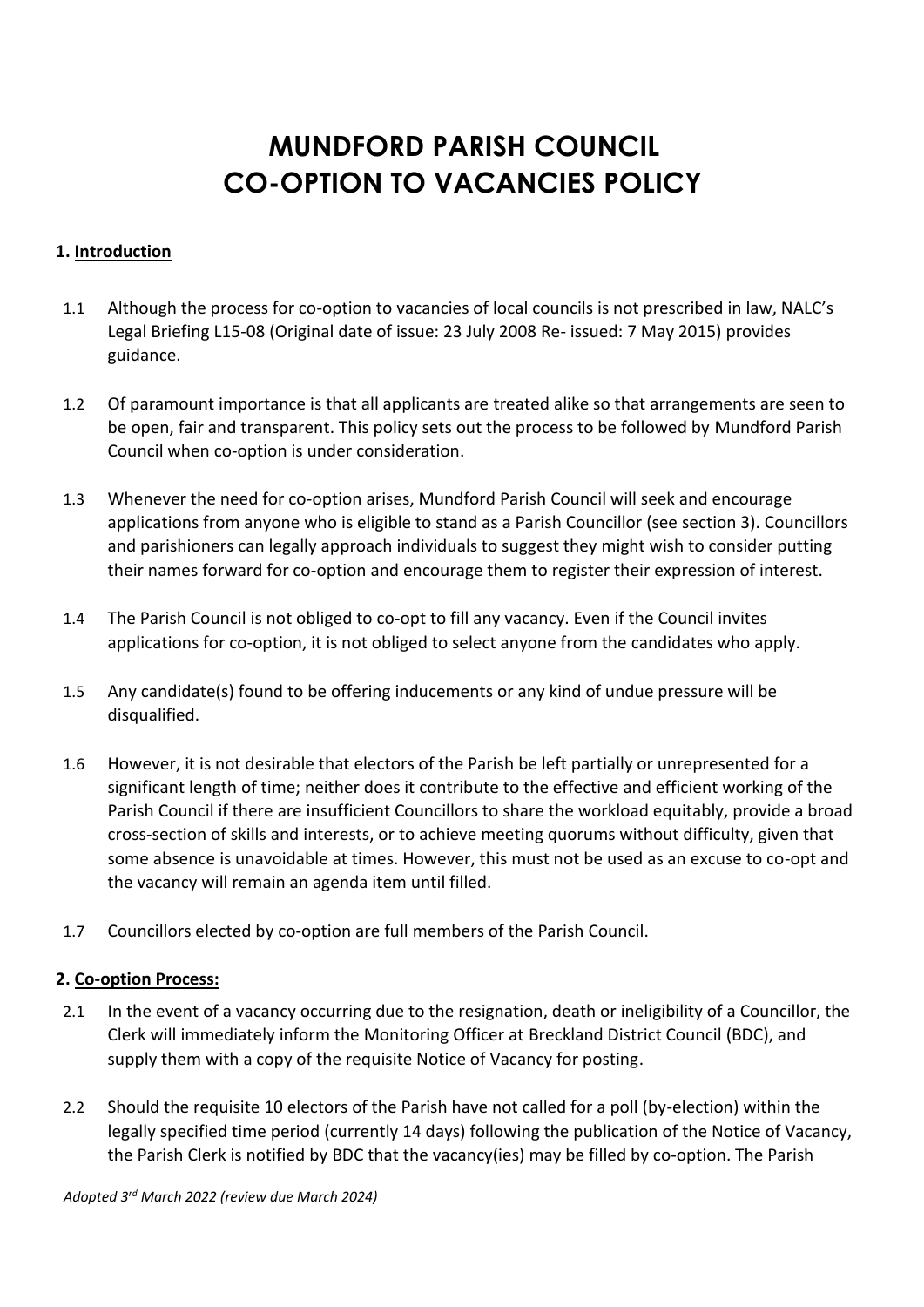Council may then proceed to co-opt within 28 days or wait for a period of up to 6 months before proceeding.

- 2.3 On receipt of written notification from the Monitoring Officer at BDC that a casual vacancy can be filled by means of co-option, the Clerk will place a notice announcing that the vacancy(ies) can be filled by co-option and invite expressions of interest. The notice will be placed on the Noticeboards and on the Parish Councils website, and will include:
	- A contact point so that people considering putting their names forward for co-option can obtain more information on the role of a parish councillor.
	- Contact details to where expressions of interest should be made (usually the Clerk, via email or hard copy)

## **3. Qualifications / Disqualifications:**

#### Qualification Criteria:

Be an elector for the parish; or

- has resided in the parish for the past twelve months or rented/tenanted land or other premises in the parish; or
- had their principal place of work in the parish; or
- has lived within three miles (direct) of the parish.

## There are certain disqualifications for election (see 5. 80 of the Local Government Act 1972), of which the main are:

- holding a paid office under the local authority;
- bankruptcy;
- having been sentenced to a term of imprisonment (whether suspended or not) of not less than three months without the option of a fine during the five years preceding the election; and
- being disqualified under any enactment relating to corrupt or illegal practices.

#### **4. Application Process**:

- 4.1 When expressions of interest are received, the Clerk will provide all applicants with the Parish Council's Application & Eligibility Form
- 4.2 The Clerk will then consider completed forms to check that the individual(s) meets with the qualification requirements.
- 4.3 All candidates are asked to complete the Councillor Application & Eligibility Form and redacted copies will be circulated to all Parish Councillors prior to a full meeting of the Council where the co-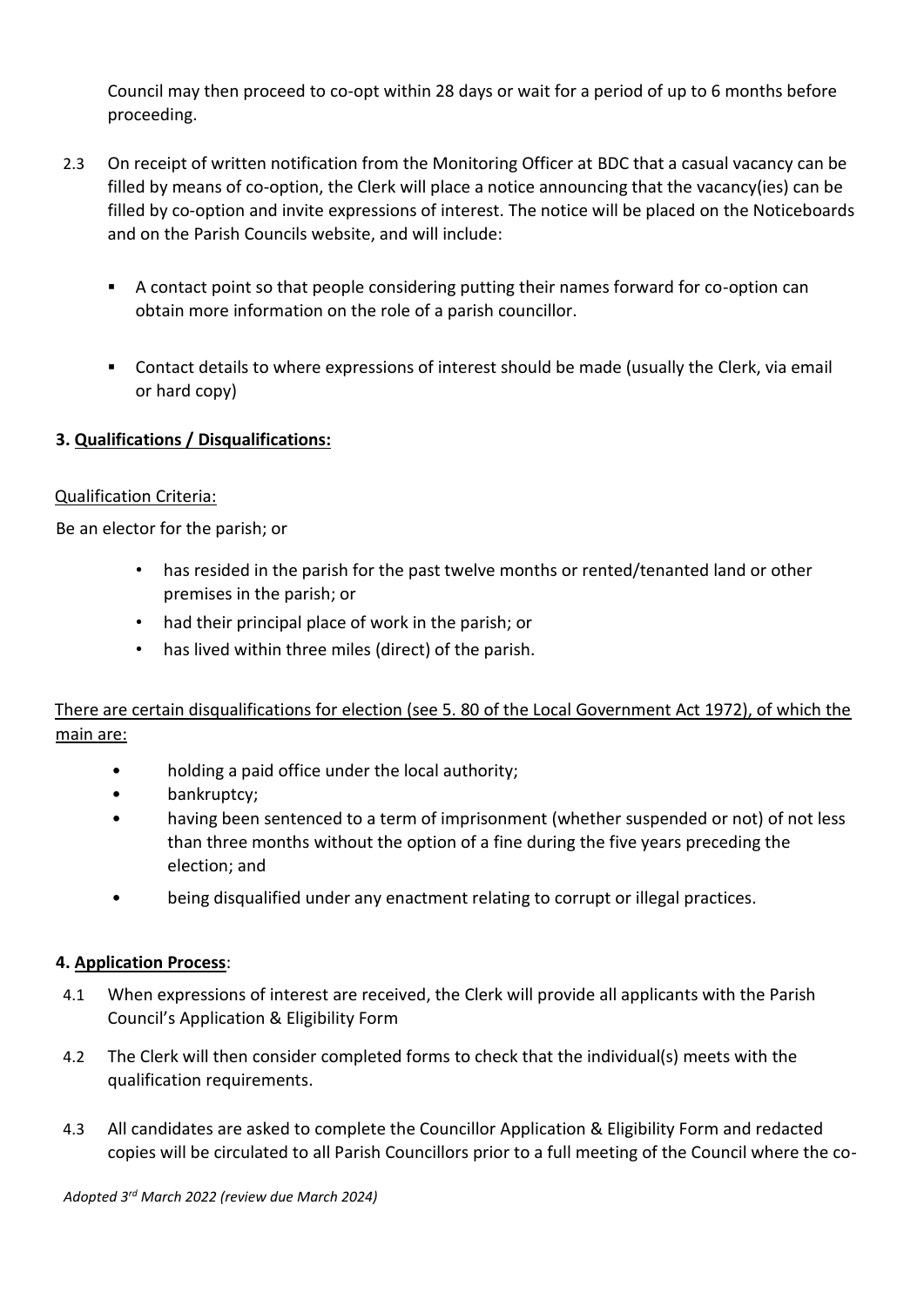option is to be considered. All such documents will be treated by the Clerk and Councillors as strictly private and confidential.

- 4.4 Co-option Candidates will be informed of the date of the meeting at which the Parish Council will make its decision based on the application form submitted. Notice of the Intention to consider Cooption will be included on the agenda as a separate item at a Parish Council meeting.
- 4.5 Candidates will be invited to the meeting to introduce themselves and speak in support of their application. It will also provide Councillors with the opportunity to seek, through the Chair, clarification on submissions within the application form that they are not sure of, or the Council may decide to rely on the written submissions alone.
- 4.6 Only Councillors present at the meeting may vote upon a person to fill the vacancy. Councillors will have one vote per vacancy to be filled.
- 4.7 If a candidate is a relative of a Councillor or has connections with any candidate which may be perceived as prejudicial, that Councillor should declare an interest and withdraw from the meeting. Under any of these circumstances a vote by the Councillor concerned is not allowed.
- 4.8 The Parish Council will appoint co-opted members using a closed vote.
- 4.9 If there are exactly as many as, or fewer candidates than vacancies, the Parish Council may vote on a composite motion, duly proposed and seconded, that all candidates be co-opted. If there are more candidates than vacancies, it will be necessary for existing Councillors present at the meeting to vote.
- 4.10 If there are more candidates than vacancies, Arnold Baker's "Local Council Administration" recommends that:
	- i) Where more than two persons have been nominated for a position to be filled by the Council and none of those persons has received an absolute majority of votes in their favour, the name of the person having the least number of votes shall be struck off the list and a fresh vote taken. This process shall continue until a majority of votes is given in favour of one person. A tie in votes may be settled by the casting vote exercisable by the chairman of the meeting.
	- ii) Where the council is considering the co-option of a councillor to fill a vacancy under s.89 of the Local Government Act 1972, it shall be under no obligation to accept any candidate.

#### 4.11 After the vote:

i) Any Candidates that are not present at the meeting, will be notified of the results by the Clerk, as soon as is reasonably possible (usually within 24 hours)

Successfully co-opted candidates become Councillors in their own right, with immediate effect, and are no different to any other member. As such, they must sign the Declaration of Acceptance of Office and